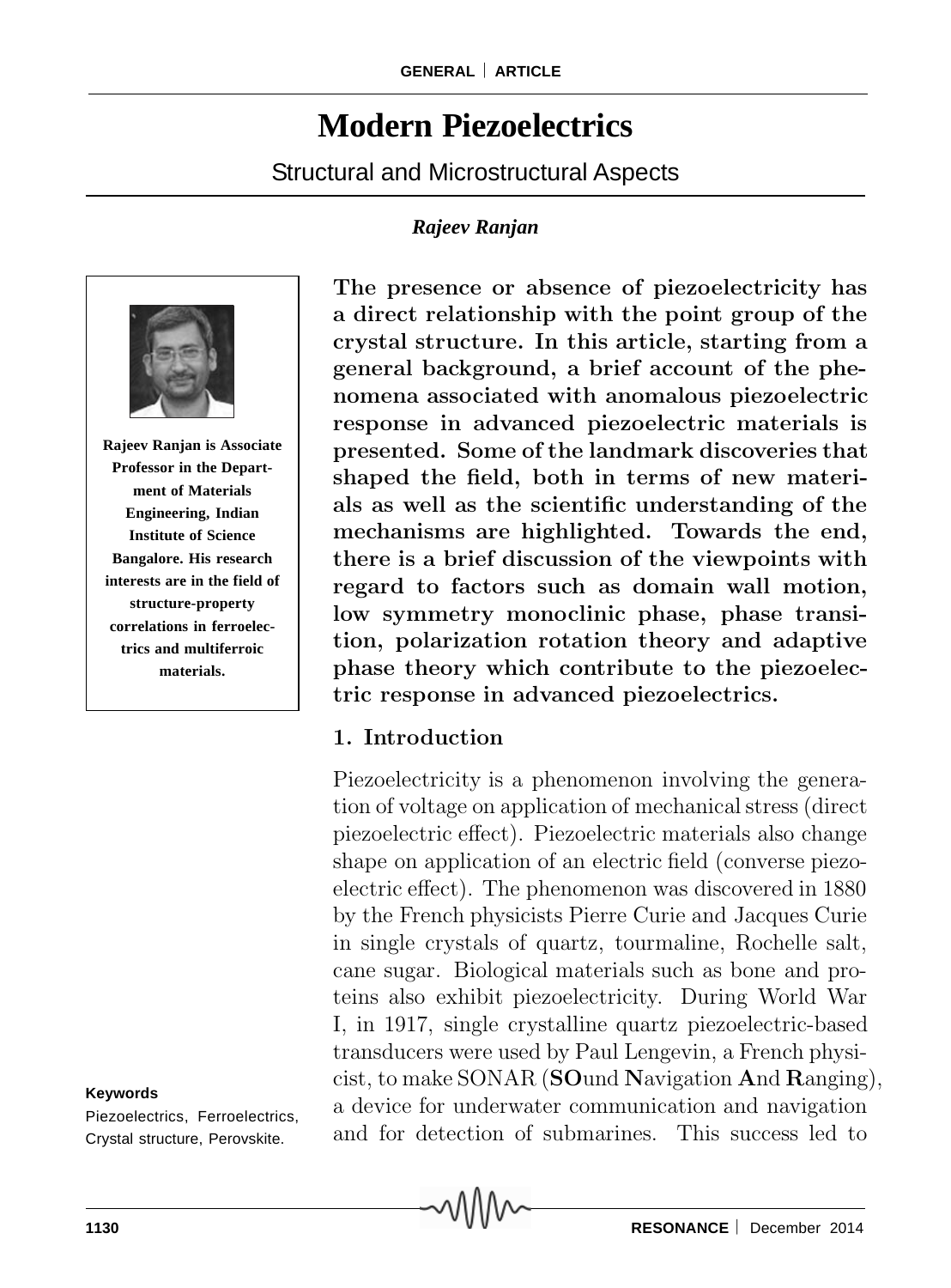intense research in the field of piezoelectric materials. A paradigm shift in piezoelectric research happened after the discovery of ferroelectricity in a synthetic oxide material BaTiO3. This material was discovered in 1941 during World War II when attempts were being made to find substitutes for mica, a natural mineral used extensively in the capacitor industry during that time, and whose supply from South America to the US was severely affected during the war. BaTiO<sub>3</sub> ceramic became a wonder material in the capacitor industry as its dielectric constant was ∼1000, i.e., about ten times the values which other ceramics known at that time possessed (for example, dielectric constant of TiO<sub>2</sub> is  $\sim$ 110). This also meant that the size of the capacitor could be miniaturized without compromising on the capacitance<sup>1</sup>. This paved the way for miniaturization of electronic circuits. That, this material also exhibited ferroelectricity, a phenomenon involving switching of the spontaneous polarization on reversal of the applied electric field, was demonstrated in 1945 by von Hippel. After application of a strong electric field, (traditionally known as poling), the ceramic  $BaTiO<sub>3</sub>$  disc exhibits polarization, and such a disc can be used as a piezoelectric material.

With this discovery, a new era in piezoelectrics began. Oxide ceramics are easy to make and fabricate on a mass scale as compared to single crystal quartz and their piezoelectric properties are far superior. The subsequent years saw the discovery of several new synthetic ferroelectric perovskites materials and the landmark discovery of an anomalous piezoelectric response in the solid solution of  $PbTiO_3-PbZrO_3$ , famously known as  $PZT^2$ [1]. Suitably modified PZT have piezoelectric constants as high as  $600 \times 10^{-12}$  C/N (a considerable advancement as compared to quartz which exhibits a piezoelectric constant of  $\sim 2 \times 10^{-12}$  C/N). Currently, perovskite ferroelectrics are used in a variety of devices The discovery of the very large dielectric constant in BaTiO $_{\tiny 3}$  ceramics was a landmark discovery that revolutionized the capacitor industry.

1 Capacitance (*C*) for a parallel plate capacitor is defined as *C* = *e*0*e*<sup>r</sup> *A*/*d*, where *A* is the area, *d* is the distance between the plates separated by an insulating material with relative dielectric constant  $e_{\text{r}}.e_{\text{0}}$  is permittivity of free space (8.854 x 10"12 Farads/ meter). Large capacitances can be achieved by use of very large  $e_r$  insulating material and keeping the area small.

2 PZT is a common abbreviation of lead-zirconate-titanate,  $Pb(Zr_xTi_{1-x})O_3.$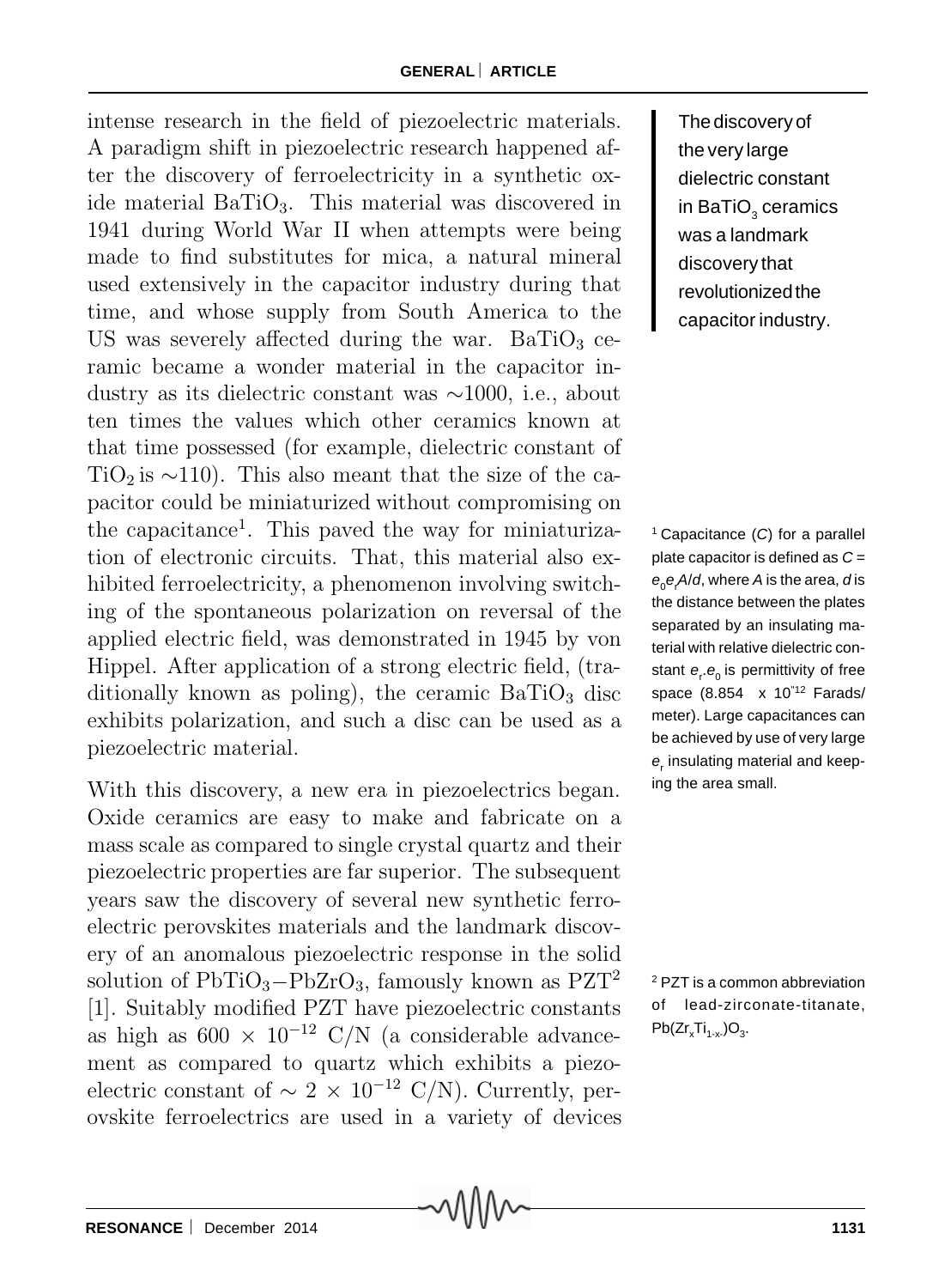The discovery of anomalous piezoelectric properties in PZT laid the foundation for the development of advanced piezoelectric materials.

such as pyroelectric night surveillance devices, memory devices in computers, electro-optic light valves, as ignitors in spark plugs, medical diagnostic transducers, ultrasonic motors, high precision displacements on the scale of nanometers, stereo twitters, buzzers, etc. [2]. The discovery of ferroelectricity in oxide perovskites also led to a paradigm shift in the scientific understanding of the mechanism(s) associated with ferroelectricity in crystals. Before the discovery of ferroelectricity in  $BaTiO<sub>3</sub>$ , the scientific community tacitly assumed that ferroelectricity existed only in H-bonded crystals such as Rochelle salt [3].

# **2. Mathematical Formalism of the Piezoelectric Phenomenon**

As pointed earlier, the application of external stress on piezoelectric materials induces not only strain (Hooke's law) but also charge on the crystal surface (direct piezoelectric effect), and the application of an electric field not only induces polarization but also strain (converse piezoelectric effect). Within the framework of a linear response, both the effects can be represented mathematically in terms of coupled tensor equations; The repeated indices are summed over 1-3 as is usual in tensor analysis:

$$
S_{\rm ij} = s_{\rm ijkl} T_{\rm kl} + d_{\rm kij} E_{\rm k},
$$

$$
D_{\rm i} = d_{\rm ijk} T_{\rm jk} + \varepsilon_{\rm ij} E_{\rm k},
$$

where  $S$  is strain,  $s$  is elastic compliance,  $T$  is stress,  $d$ is piezoelectric coefficient,  $D$  is dielectric displacement, E is electric field, and  $\varepsilon$  is permittivity.

# **3. Crystallographic Requirement**

In general, the physical properties of crystals are anisotropic, i.e., the values of the properties measured along crystallographically inequivalent directions of a single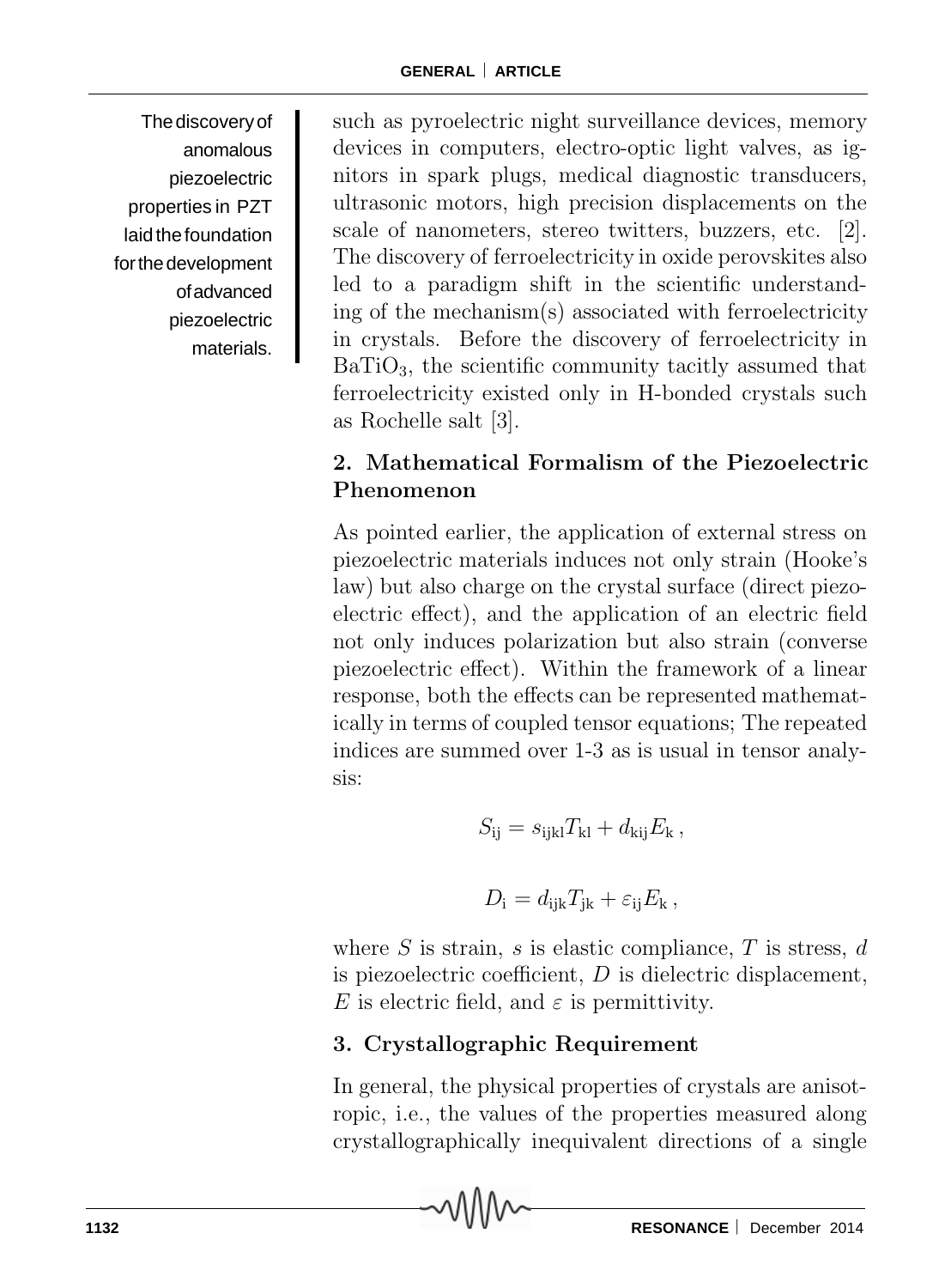crystal are different. Apart from the translational symmetry, crystals also exhibit one of the 32 crystallographic point group symmetries, also known as crystal classes. For example, the point group of cubic  $\rm{ABO}_3$  perovskite structure is m3m. Neumann's principle suggests that the symmetry of the physical properties of a crystal must include the point group symmetry of the crystal. When this principle is applied to crystals with center of inversion symmetry, 1, all the piezoelectric tensor coefficients turn out to be zero. This implies that centrosymmetric crystals cannot exhibit piezoelectricity. Of the 32 crystal classes, only 20  $(1, 2, m, 222, mm2, 4, \overline{4}, 422, ...)$  $4mm, 42m, 3, 32, 3m, 6, 6, 622, 6mm, 62m, 23, 43m$ can exhibit the phenomenon of piezoelectricity. Among these, the crystal classes 1, 2, m, mm2, 4, 4mm, 3, 3m, 6, 6mm can exhibit spontaneous polarization, i.e., polarization without application of external electric field or stress. These are known as polar crystal classes and materials exhibiting these point groups are known as pyroelectrics. Pyroelectric materials generate a temporary voltage when heated or cooled.

# **4. Ferroelectric Perovskites**

Among the inorganic oxides, ferroelectricity is exhibited by several compounds in the Tungsten–Bronze, Aurillius family of structures, perovskites, etc. [3]. From the view point of piezoelectric properties, the focus of research is more on the oxide perovskites since several alloy systems in this family have shown exceptionally large piezoelectric response. Apart from  $BaTiO<sub>3</sub>$ , which was the first discovered ferroelectric in the oxide community,  $KNbO<sub>3</sub>$ ,  $LiNbO<sub>3</sub>, PbTiO<sub>3</sub>, PbZrO<sub>3</sub>, SrTiO<sub>3</sub>, BiFeO<sub>3</sub>, Na<sub>1/2</sub>Bi<sub>1/2</sub>$ TiO<sub>3</sub>, Pb ( $Mg_{1/3}Nb_{2/3}O_3$ , Pb( $Zn_{1/3}Nb_{2/3}O_3$  also exhibit ferroelectric properties, either at room temperature or away from it. The hallmark of a ferroelectric material is that it shows a polarization–electric field (P–E) hysteresis (*Figure* 1), analogous to the magnetizationmagnetic field (M–H) in ferromagnets.

Piezoelectricity is intimately related to the point group of the crystal.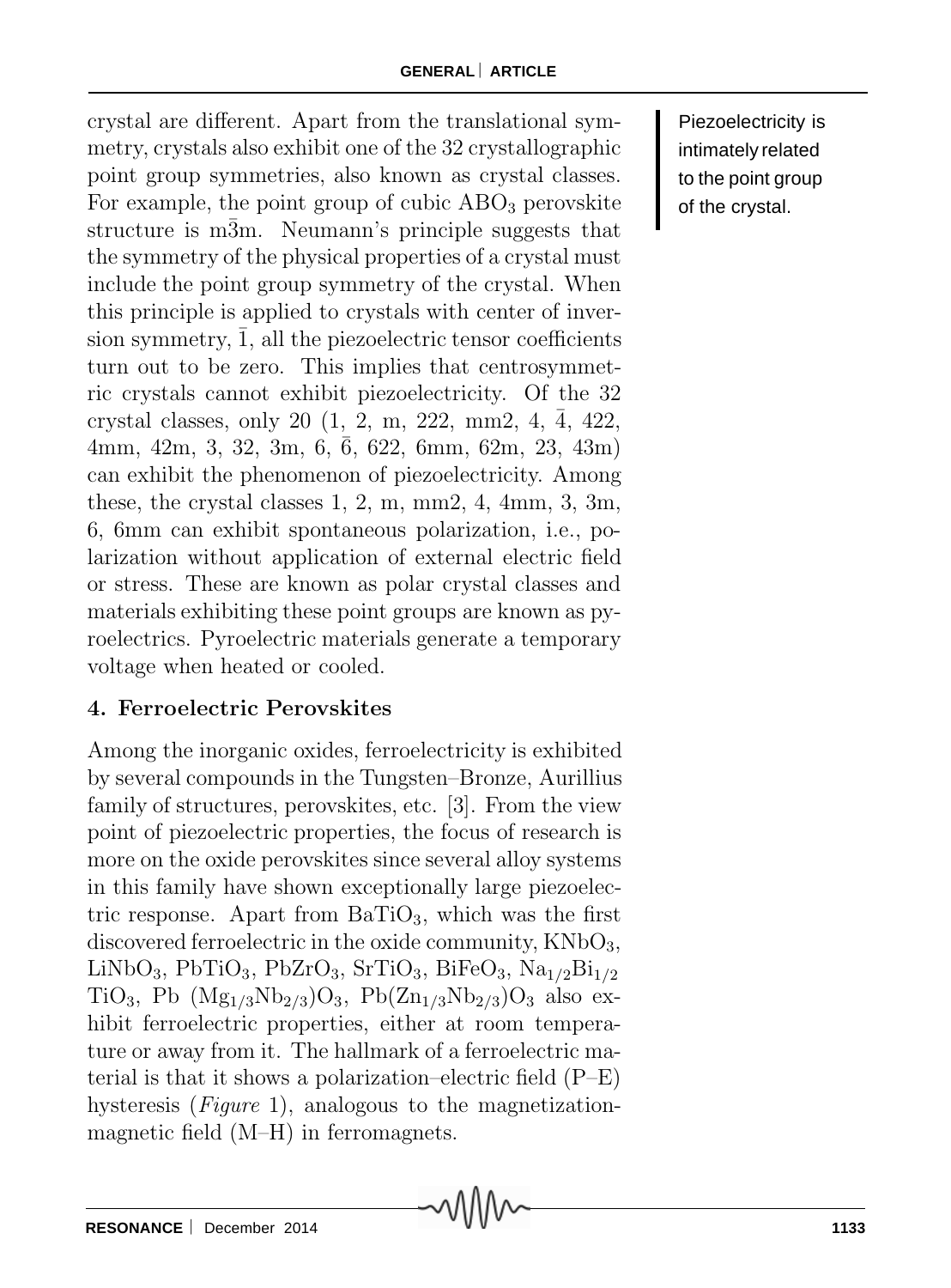

**Figure 1.** Schematic of a electric field – polarization hysteresis, characteristic of a ferroelectric material. P<sub>,</sub> and  $\mathsf{E}_{_\mathrm{c}}$  are remanent polarization and coercive field respectively.

**Figure 2.** Crystal structure of BaTiO $_{_3}$ in the cubic para-electric phase (a) and tetragonal ferroelectric phase (b). The vertical arrow represents spontaneous polarization along [001] in the tetragonal phase.

The analogy of the hysteresis was taken to such extremes that in spite of the fact that no iron (ferro-) element was present in materials exhibiting polarization–electric field hysteresis, they were labeled as ferroelectrics! Apart from the similarity of the shape of the M–H and P–E curves, there is nothing common with regard to the very origin of ferromagnetism and ferroelectricity. Ferromagnetism originates due to quantum mechanical spin exchange interaction between electrons and there may not be any crystal structure change across a ferromagnetic– paramagnetic transition. For example, Fe remains in body-centered cubic structure across the ferromagnetic– paramagnetic transformation (∼ 770 °C). Ferroelectric– paraelectric transition, on the other hand, involves change of crystal structure. For example,  $BaTiO<sub>3</sub>$  exhibits cubic structure (space group  $Pm3m$ ) above 130 °C, i.e., in the paraelectric state and tetragonal (space group P4mm) structure in the ferroelectric state below 130 °C (*Figure*) 2). The same structural change is exhibited by  $PbTiO<sub>3</sub>$ at  $\sim$  490 °C and KNbO<sub>3</sub> at 410 °C [3]. In the tetragonal phase, the Ti-ion is displaced from the body-center position along the [001] direction (see *Figure* 2). The oxygen ions are also displaced along the same axis by a different amount. The onset of spontaneous polarization below the Curie point is also accompanied by the onset of a spontaneous lattice strain. For example, just above the Curie, point the cubic lattice parameters  $(a = b = c)$ of the non-polar (P  $m\overline{3}m$ ) paraelectric phase of BaTiO<sub>3</sub>

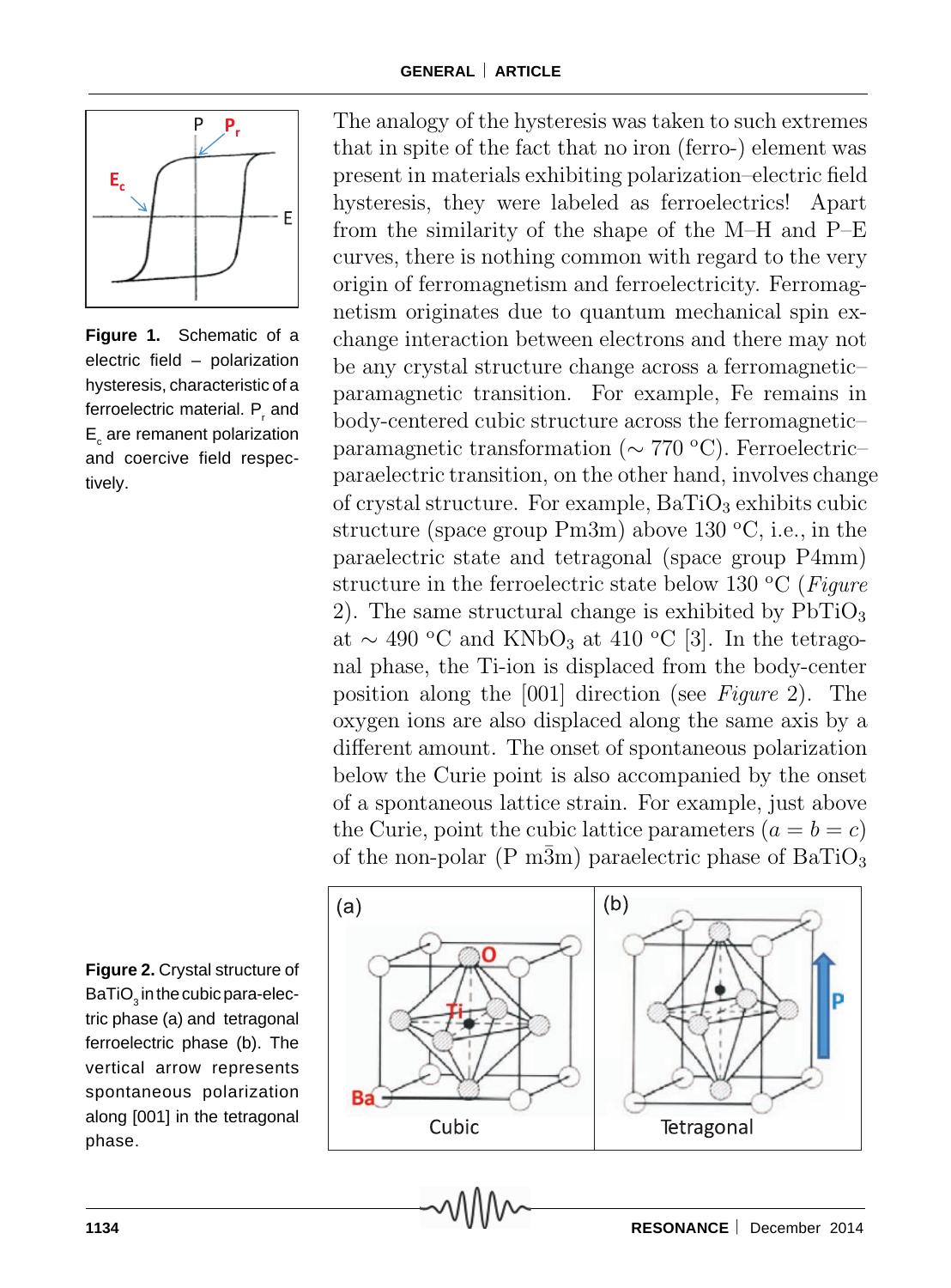is 4.009 Å. Just below the Curie point, the polar tetragonal P4mm phase exhibits  $a = 4.003$  Å and  $c = 4.022$  Å. The spontaneous tetragonal strain  $(c/a - 1)$  is therefore  $\sim$ 0.005 in the ferroelectric phase. The strain  $(x)$  and polarization  $(P)$  in ferroelectrics are strongly coupled (strain is proportional to square of polarization) and is responsible for the large piezoelectric response [4].

# **5. Ferroelectrics Domains**

When a structure transforms from a high symmetry state to a low symmetry state, the higher symmetry of the parent phase is preserved by formation of oriented domains. Domain formation is therefore a common feature in crystalline materials undergoing structural phase transformation. In ferroelectrics, the overall domain configuration also takes into consideration the minimization of the electrostatic depolarization energy resulting from the uncompensated charges on the crystal surface due to the onset of the spontaneous polarization, and the elastic energy associated with the creation of the domain walls [3, 4]. The domain formation makes the total polarization of a ferroelectric single crystal, zero. A ferroelectric domain wall separates two regions inside the crystal with different orientations of polarization. If  $P_1$  and  $P_2$  are the polarizations across a domain wall whose normal is **n**, then, the domain wall will be charged with surface charge density  $\sigma = (\mathbf{P}_1 - \mathbf{P}_2) \cdot \mathbf{n}$ . Hence, unless this quantity is zero at a domain wall, the domain wall will be charged. For the tetragonal ferroelectric phase which has originated by cooling from the cubic paraelectric state as in BaTiO<sub>3</sub>, KNbO<sub>3</sub> or PbTiO<sub>3</sub>, the ferroelectric regions domain walls can either be separating with polarization 180<sup>o</sup> or ∼ 90<sup>o</sup> rotated with respect to each other, as shown in the schematic in *Figure* 3. For the rhombohedral phase, the polarizations would be along the eight  $\langle 111 \rangle$  pseudocubic directions and the non-180  $\degree$  ferroelectric domain walls would be  $109^{\circ}$  and  $71^{\circ}$ . Evidently, as the crystal symmetry be-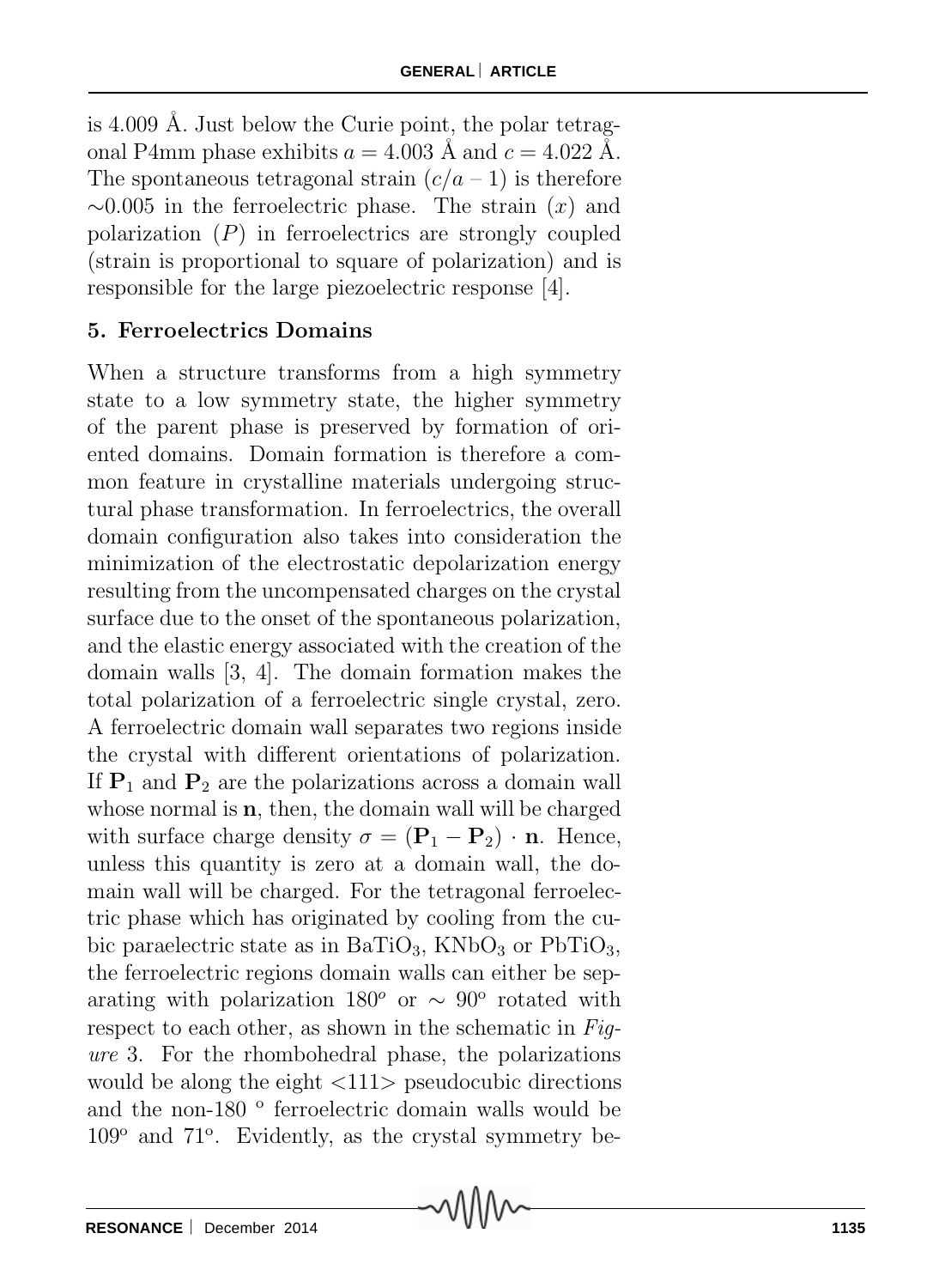**Figure 3.** Schematic of a 180° domain wall (left) and a 90º domain wall (right) in a tetragonal ferroelectric crystal. The direction of polarization in a given region is determined by the shifting of the central cation (represented by filled circles) away from its geometrical center [5].

The ability to induce permanent polarization after the application of strong electric field led ferroelectric ceramics to be used as piezoelectric elements.



comes lower, such as in monoclinic structures, the domain walls will be more complex. The domain patterns can be changed on application of an external electric field or mechanical stress. On application of the electric field, the unfavorably oriented domains shrink in size by motion of the domain walls. The motion of domain walls can not be reversed by increasing the electric field, as the walls are pinned by defect centers which are present randomly across the specimen. This is the reason for the non-linear and hysteretic polarization–electric field curve commonly observed in ferroelectric materials [6]. One important consequence of this is that even after the field is switched off after subjecting the specimen beyond its coercive field, the specimen develops a remanent polarization.

Thus, even if a ferroelectric specimen is a ceramic body made up of several randomly-oriented small polycrystals (grains) bonded to each other, the application of a strong electric field can make the entire ceramic disc behave like a polar specimen having net polarization. This is schematically shown in *Figure* 4. The process of application of a strong electric field on a ferroelectric ceramic disc is conventionally known as poling. A poled ferroelectric ceramic exhibits piezoelectricity. This procedure is analogous to the making of permanent magnets using ferromagnetic materials by placing them in a high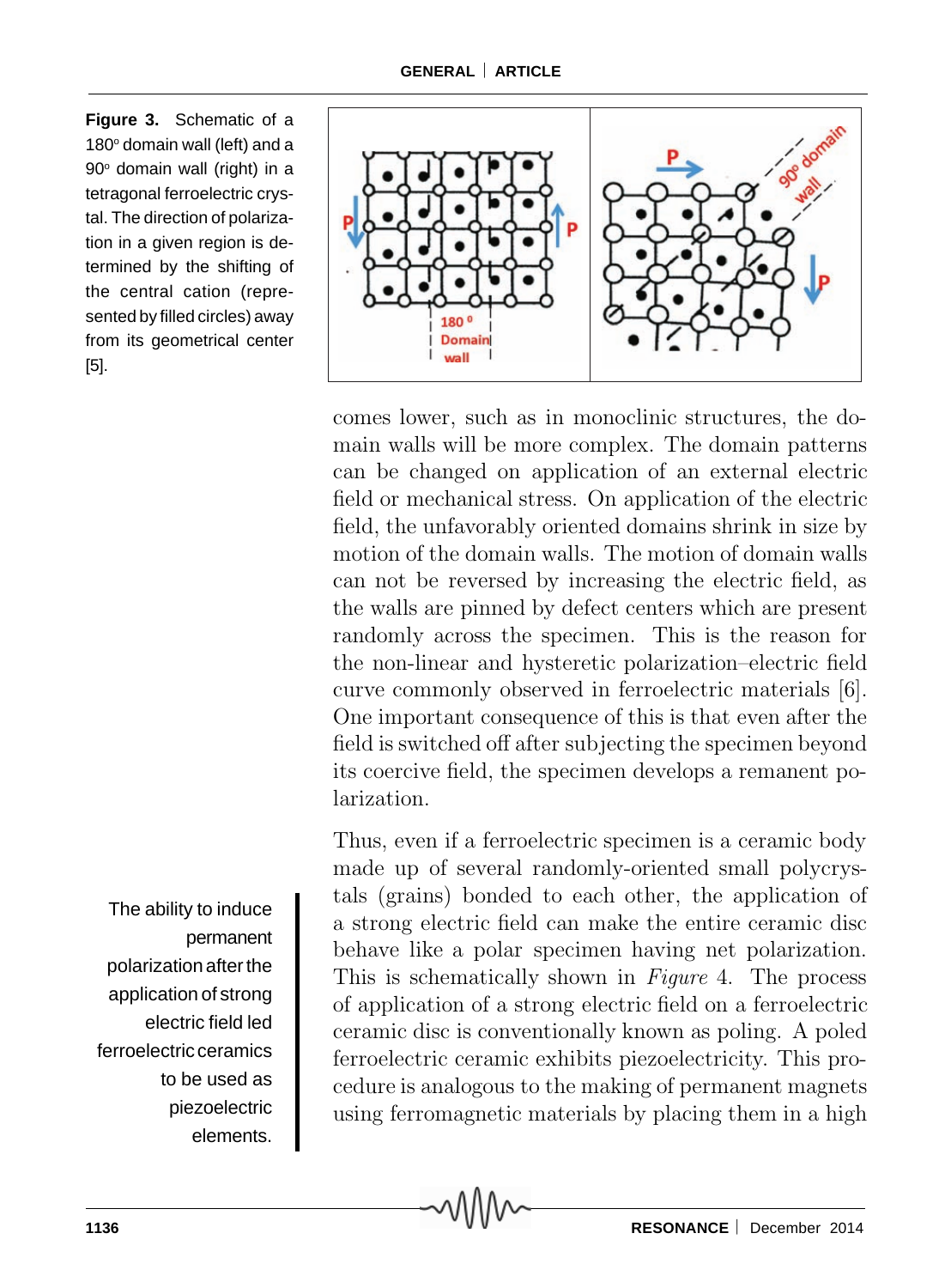#### **GENERAL** ⎜ **ARTICLE**



**Figure 4.** Schematic of domains in a polycrystalline ceramics. The net polarization of the specimen is zero before electric poling (left). Poling induces a net polarization in the ceramic.

magnetic field and is considered as a landmark historical development in the field of ferroelectricity since it allowed the oxide ferroelectric ceramics, which are much cheaper and could be readily manufactured as compared to single crystals, to be used as piezoelectrics elements in devices.

### **6. Domain Wall Motion – Rayleigh Law**

The piezoelectric response in ferroelectric materials has contributions from the motion of the domain walls (extrinsic contribution) and also due to the strain induced in the lattice (intrinsic contribution) by the external electric field. In the recent past, efforts have been made to understand how domain wall motion contributes to the piezoelectric response in ferroelectrics. In this context, it may be pointed out that only the non- $180^{\circ}$  ferroelectric–ferroelastic domain wall movement contributes to the piezo-response as their movement changes the shape of the crystal. The size of the ferroelectric domains, their density and mobility are a function of grain size, impurities and crystal structure, chemical heterogeneity, etc. [6]. This provides opportunities to tailor dielectric and piezoelectric properties in ferroelectric ceramics by controlling the average grain size and chemical compositions. The dielectric constant of  $BaTiO<sub>3</sub>$ , for example, shoots up to  $\sim$  5000 for grain size  $\sim$  1 micron as compared to  $\sim$ 1000 for grain size  $\sim$ 10 microns [7]. Very recently, using electric field- dependent X-ray diffraction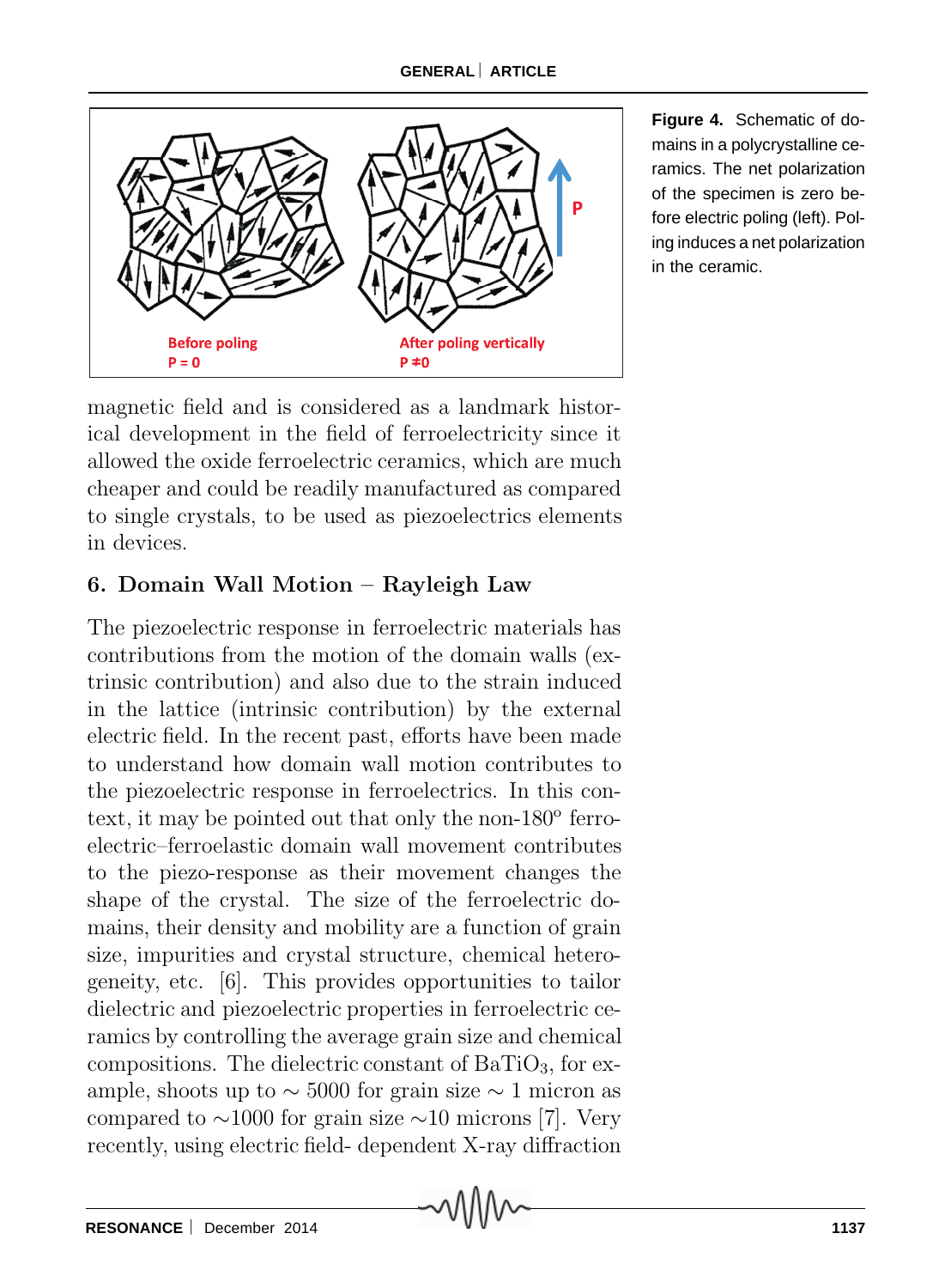Rayleigh law offers a way to estimate the contribution of domain wall motion in determining the piezoelectric response in ferroelectric specimens.

technique, the enhanced permittivity and piezoelectric response have been related to an increased mobility of the  $90^{\circ}$  domains [8].

The hysteretic behaviour resulting from irreversible domain wall displacements at moderate electric fields (near the coercive limit) is a major drawback for applications requiring high precision displacements. The past decade and a half witnessed extensive research to quantify the role of irreversible domain wall motions in the hysteretic and non-linear dielectric and piezoelectric response in ferroelectric systems. Damjanovic and Demartin [9] have suggested a way to quantify the linear and non-linear contributions by measuring the property coefficients as a function of electric field/mechanical stress amplitude and frequency. This methodology is based on the application of the Rayleigh law which was riginally developed for characterizing the movement of domain walls in ferromagnets. In this formalism, a ferroelectric/ferromagnetic domain wall moves in a medium in which the potential energy of the wall is an irregular function of the wall position. The irregularity of the potential energy is due to random pinning defects of different strengths. For direct piezoelectric effect (stress as stimulus) and low stress level, the Rayleigh law can be expressed as:

$$
Q_0 = d_{\rm int} X_0 + \alpha X_0^2,
$$
  
\n
$$
d_{33} = d_{\rm int} + \alpha X_0,
$$
 or  
\n
$$
d_{33}/d_{\rm int} = 1 + (\alpha/d_{\rm int})X_0,
$$

where  $Q_0$  is amplitude of the measured charge on application of a sinusoidal stress,  $X = X_0 \sin(\omega t)$ ,  $X_0$  being amplitude and  $\omega$  being the frequency of this stress. Also,  $d_{33}$  is the longitudinal piezoelectric coefficient of the ceramic specimen (i.e., polarization measured along the same axis as the applied stress) =  $Q_0/X_0$ ,  $d_{\text{int}}$  is the intrinsic (linear) piezoelectric coefficient due to lattice strain and reversible motion of domain wall and  $\alpha$  is the Rayleigh parameter quantifying non-linearity and irre-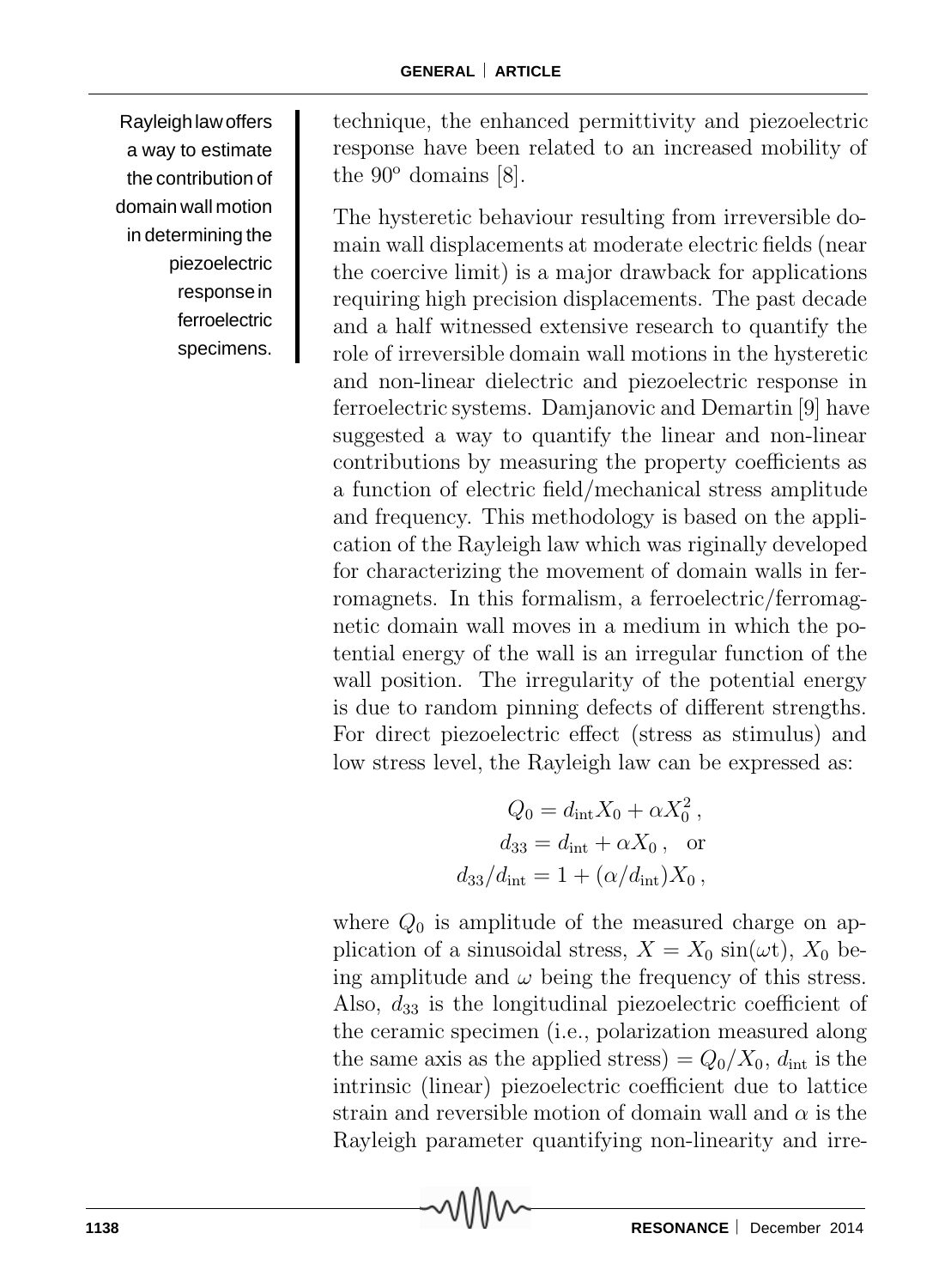versible domain wall motions [9].  $\alpha/d_{\text{int}}$  gives the relative increase in  $d_{33}$  per unit stress due to the irreversible motion of the domain walls. Hard and soft piezoelectrics are characterized by how large or small the value of  $\alpha/d_{\rm int}$  is. For BaTiO<sub>3</sub> and SrBi<sub>4</sub>Ti<sub>4</sub>O<sub>15</sub> ceramics, this quantity has been reported to be 0.26 <sup>×</sup> <sup>10</sup>*−*<sup>6</sup> Pa*−*<sup>1</sup> and  $0.0006 \times 10^{-6}$  Pa<sup>-1</sup>, respectively, thereby suggesting significant irreversible domain wall motion contribution to the piezoelectric response in  $BaTiO<sub>3</sub>$  as compared to the other  $|10|$ .

An analogous equation exists for polarization  $(P)$ , permittivity  $(\varepsilon)$  and electric field  $(E)$ :

$$
P_3 = \varepsilon_{\rm int} E_0 + \alpha E_0^2; \ \ E = E_0 \sin(\omega t); \ \varepsilon_{33} = \varepsilon_{\rm int} + \alpha E_0
$$

By fitting the measured  $\varepsilon_{33}$  versus  $E_0$  data, the parameters  $\varepsilon_{\text{int}}$  and  $\alpha$  can be determined. The contribution due to irreversible domain wall motion is obtained from the ratio  $\alpha E_0/\varepsilon_{33}$ . The P–E hysteresis in the low (subcoercive) field regime is given by

$$
P_3 = (\varepsilon_{\rm int} + \alpha E_0)E \pm \alpha/2(E_0^2 - E^2),
$$

where '+' corresponds to decreasing field and '−' to increasing field [11].

# **7. Domain Switching Measured by Diffraction**

More recently, there is increasing interest in diffractionbased techniques to measure the contribution of non- $180^{\circ}$  domain wall motion with regard to piezoelectric response in ferroelectric ceramics. When an electric field is applied to bulk ceramic specimen, two things will happen: (i) straining of the lattice and (ii) switching of the domains. X-ray diffraction can give information about both in one go. The lattice strain can be measured using the shift in the Bragg peak positions, while the switching of domains can manifest as alteration in the intensity ratio of the symmetry-related peaks. For example, the Xray powder diffraction of the tetragonal phase of  $BaTiO<sub>3</sub>$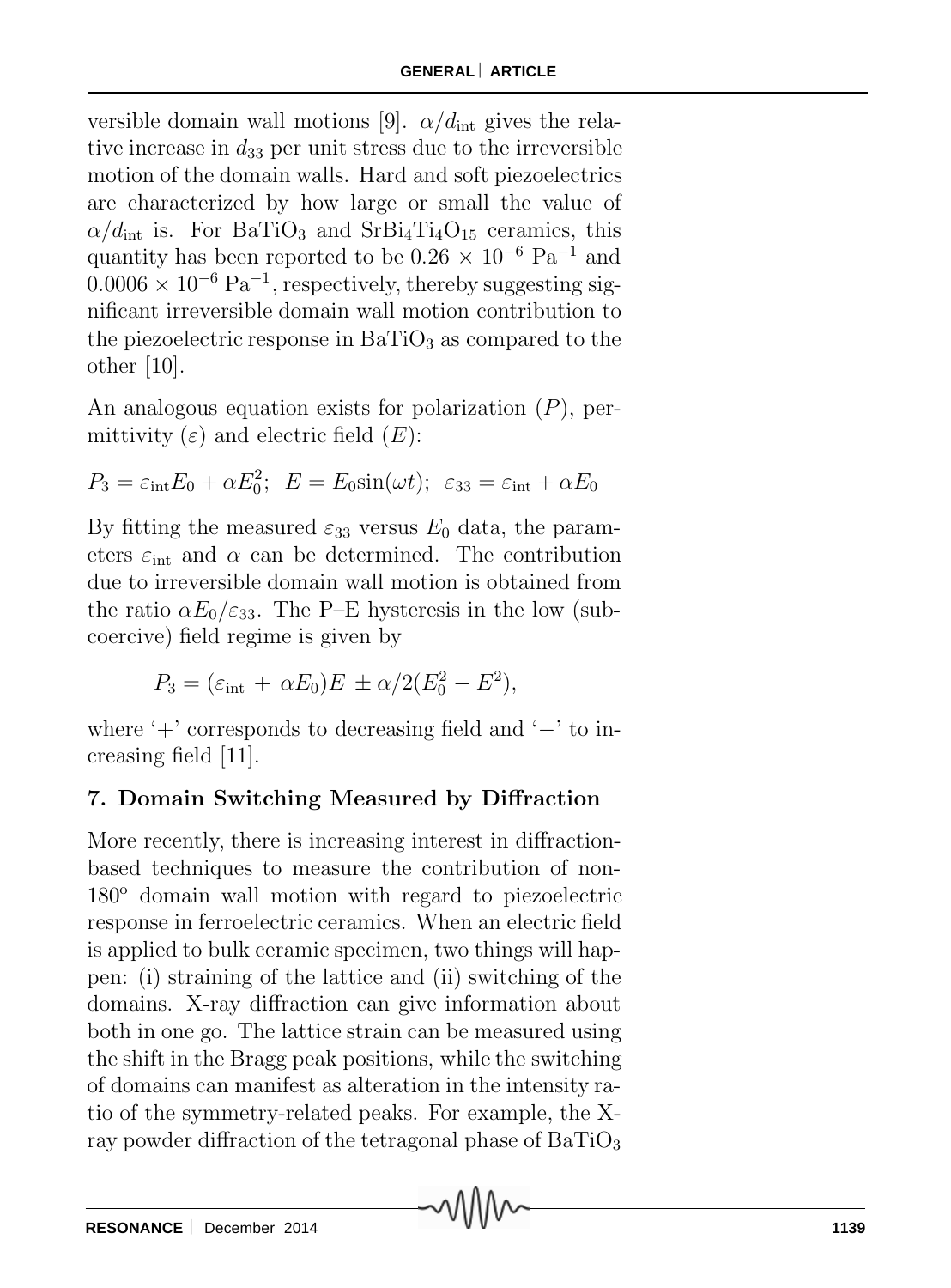Electric field dependent X-ray diffraction study can give a quantitative estimation of non-180° domain switching on application of electric field.

will show (002) and (200) pair of Bragg reflections in the intensity ratio of approximately 1:2. If the pellet is not textured, this ratio is expected by diffraction from pellets as well. Since polarization in the tetragonal phase is parallel to the c-axis of the tetragonal unit cell, domains whose *c*-axis is not parallel to the electric field will tend to align themselves in the field direction. This will disturb the randomness associated with the orientation of the planes in the zero field state and induced preferred orientation. Relative to the unpoled state, the fraction of the  $200 \rightarrow 002$  domain switching is given by [12].

$$
\eta_{002} = -\frac{1}{3} + \frac{I_{002}/I_{002}^{\text{unpoled}}}{I_{002}/I_{002}^{\text{unpoled}} + 2(I_{200}/I_{200}^{\text{unpoled}})}.
$$

Here,  $I_{002}$  and  $I_{200}$  are the intensities of the 002 and 200 Bragg peaks measured after application of the poling field. Calculations show that approximately 35% of the piezoelectric contribution can come from non- $180^{\circ}$ domain switching in ferroelectric ceramics [12]. The anomalous dielectric and piezoelectric properties at grain size of  $\sim 1$  micron in BaTiO<sub>3</sub> have also recently been shown to be related to enhanced switching of the non- $180^\circ$  ferroelectric domains [8].

# **8. Monoclinic Phase and Anomalous Piezo-response in Perovskites**

So far, we have discussed the electric field-induced lattice strain and domain wall motions as the contributing factors in determining the piezoelectric response in ferroelectric materials. The absolute values of the piezoelectric response can however be significantly enhanced by inducing inter-ferroelectric criticality by chemical substitution, temperature and pressure. This was first realized in the solid solution of  $PbTiO<sub>3</sub>$  and  $PbZrO<sub>3</sub>$ ,  $Pb(Zr_xTi_{1-x})O_3$  for  $x = 0.52$ . This alloy is famously known as PZT in the ferroelectric community [1]. The composition–temperature phase diagram of this pseudobinary system exhibits a nearly vertical boundary at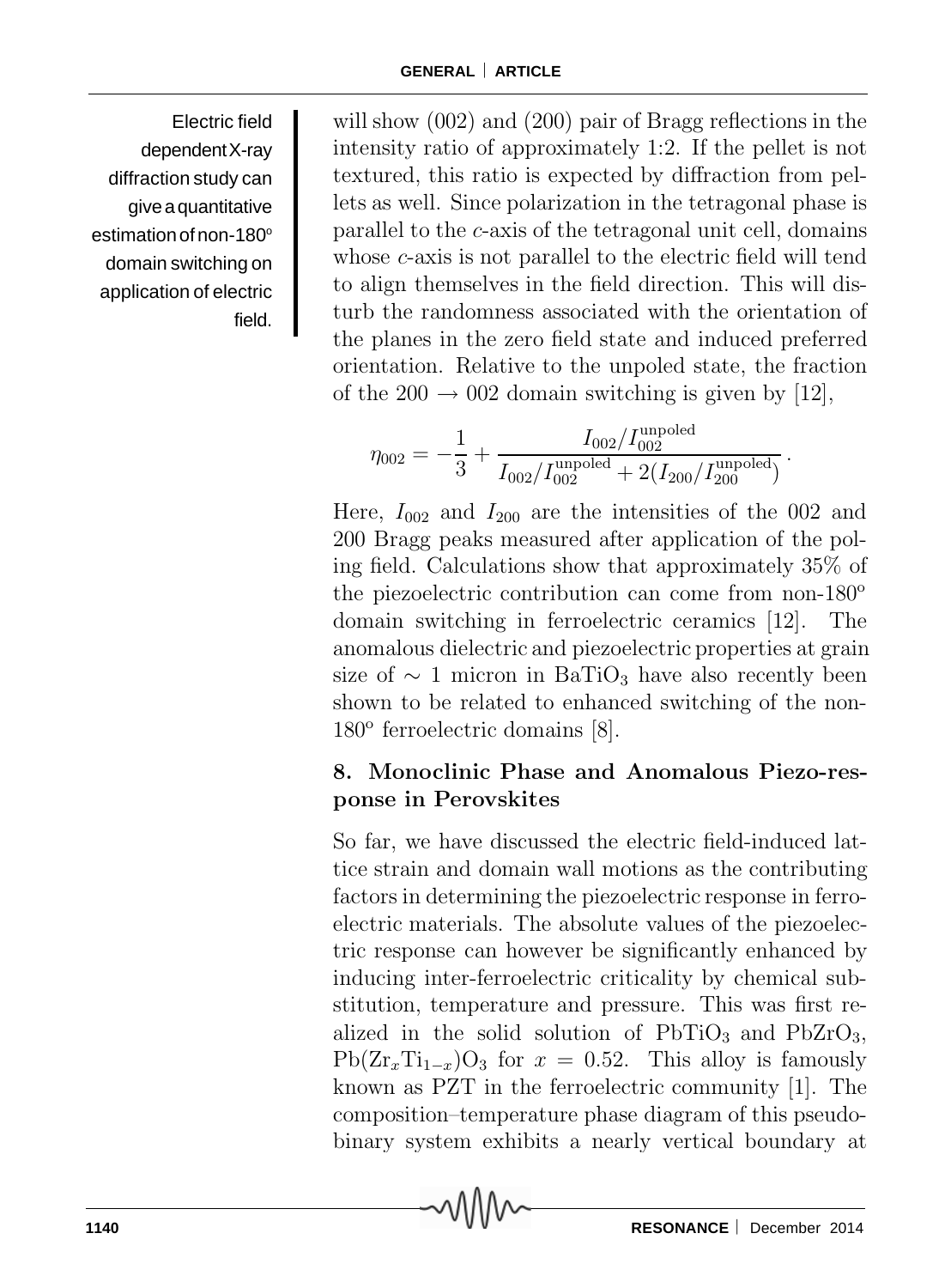

 $x = 0.52$ , now commonly known as the morphotropic phase boundary (MPB), which separates a tetragonal phase field from a rhombohedral phase field (*Figure* 5) by nearly a vertical line. Ever since its discovery, PZT has been the material of choice in the field for piezoelectric applications. By alloying with suitable dopants, piezoelectric coefficient as high as 600 pC/N has been achieved in PZT ceramics. The mechanism associated with the anomalous piezoelectric response has been extensively debated in literature for over a decade. An interesting development happened in 1997 when Park and Shrout [13] showed that the solid solution of  $0.92Pb(Zn_{1/3})$  $Nb<sub>2/3</sub>$ )  $O<sub>3</sub>$ –0.08PbTiO<sub>3</sub> (PZN–PT) with rhombohedral crystal structure and spontaneous polarization oriented along the pseudocubic  $\langle 111 \rangle_c^3$  axis exhibits longitudinal piezoelectric coefficient<sup>4</sup> of about 2000 pm/V along its non-polar  $\langle 001 \rangle_c$  axis (this value is 1000 times that for quartz!). The authors attributed this anomalously large piezoelectric response to the rotational action of the polarization from  $\langle 111 \rangle_c$  towards the  $\langle 001 \rangle_c$  axis. These results found theoretical support by Du *et al* whose phenomenological free energy calculations predicted that for rhombohedral PZT compositions, the piezoelectric response would be more along the [001] and not along

**Figure 5.** Phase diagram of the  ${\sf PbZrO}_3{\sf -PbTiO}_3$ ferroelectric system. Rhom HT represents high temperature rhombohedral phase, Rhom LT is low temperature rhombohedral phase, AF is antiferroelectric phase. The morphotropic phase boundary (MPB) separating rhombohedral (Rhom HT) is shown by nearly vertical line at 52 mole percent of  $\mathsf{PbZrO}_{_{3}}[11].$ 

<sup>3</sup> Subscript c represents direction with respect to the cubic unit cell.

4 Piezoelectric coefficients as measured by direct piezoelectric effect experiment is often represented in a unit of pico-Coulomb per Newton (pC/N). Piezoelectric coefficients as measured by converse piezoelectric experiment is generally represented in unit of pico-meter per Volt (pm/V). Both the units are however equivalent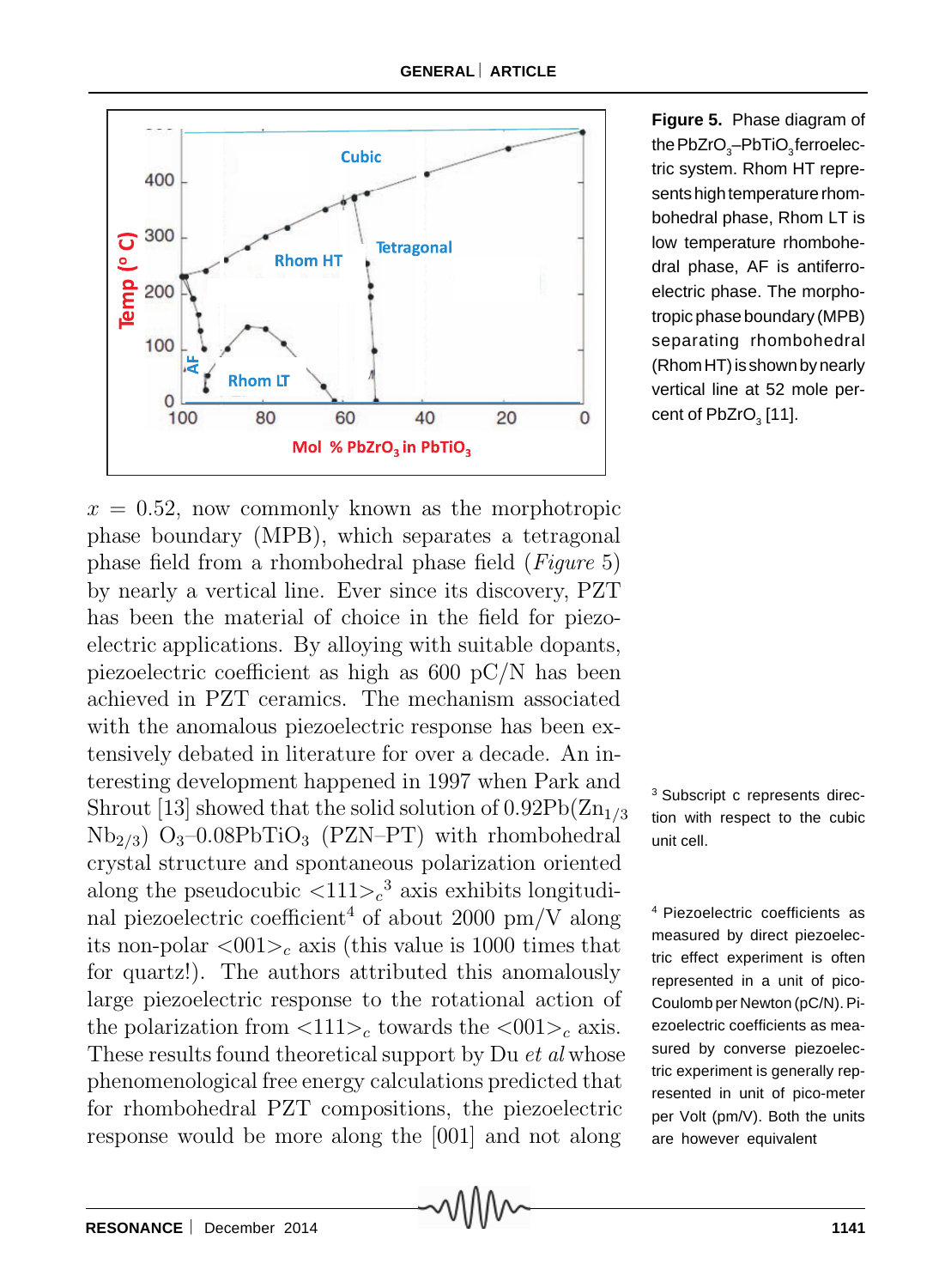$5$  In the M<sub>c</sub> monoclinic phase the polarization can take any direction in the (010) plane. In the  $M_{\text{A}}$ monoclinic phase the polarization vector can take any direction in the (1 $\overline{1}$ 0) plane.

compositions exhibiting morphotropic phase boundary and suggested that this structure provides the structural bridge between the rhombohedral and tetragonal structures across the MPB. Based on atomistic first principles calculations, Fu and Cohen [16] proposed a polarization rotation model to explain the anomalous piezoelectric property in ferroelectrics. The authors showed that a flat energy surface near the rhombohedral phase will cause the polarization to rotate away from the  $\langle 111 \rangle_c$ direction with ease on application of electric field and is responsible for the large piezoelectric response [16]. The monoclinic phase  $(M_A)$  discovered by Noheda et al was immediately used in justification of the polarization rotation theory as this phase provides a mirror plane  $(1\bar{1}0)_c$  containing the  $[001]_c$  and  $[111]_c$  directions in which the polarization can continuously rotate. The schematic of the polarization rotation pathways is shown in *Figure* 6. Subsequently, another type of monoclinic phase  $(M<sub>C</sub>)$  was discovered for the MPB compositions of the  $Pb(Mg_{1/3}Nb_{2/3})O_3-PbTiO_3$  (PMN–PT) [17]. The  $M<sub>C</sub>$  phase provides continuous rotation of polarization from [001] (spontaneous polarization in the tetragonal phase) to [101] (spontaneous polarization in the orthorhombic phase) (*Figure* 6.). First principles calculations and phenomenological free energy based approaches have also predicted these low symmetry phases

the [111] rhombohedral direction [14]. Noheda *et al* [15]<br>reported the existence of monoclinic  $(M_A)^5$  phase for

**Figure 6.** Schematic of polarization pathways in ferroelectric perovskites. The polarization directions are shown with arrows. For the tetragonal, rhombohedral and orthorhombic phases, the polarizations are fixed along [001] $_{\mathrm{c}}$ , [111] $_{\mathrm{c}}$  and [101] $_{\mathrm{c}}$  directions respectively.

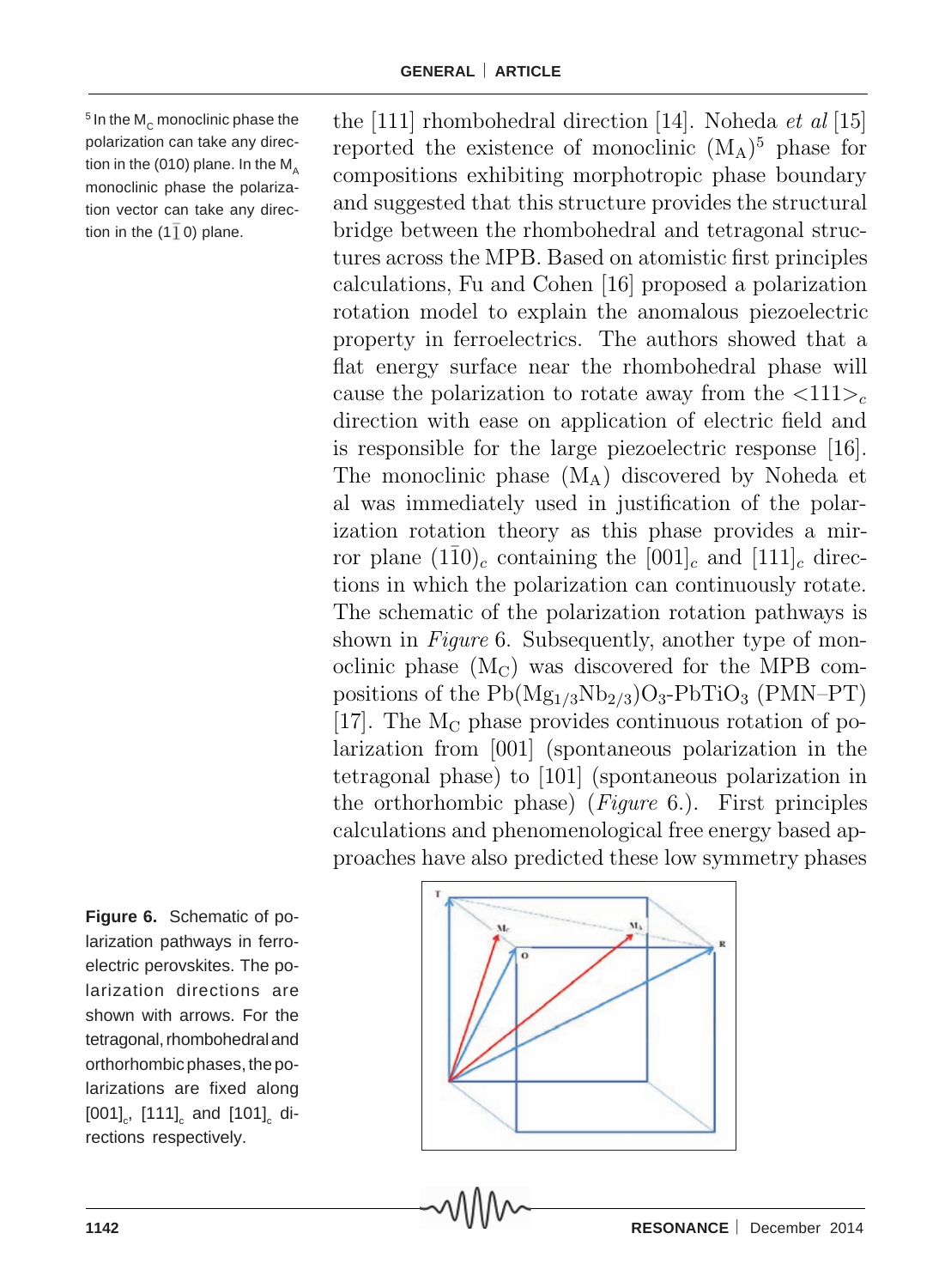in PZT and PZN–PT and PMN–PT ferroelectric alloys [5]. Sometimes, the emphasis on the monoclinic phase has been mistakenly understood to be that the presence of this phase is sufficient to increase the piezoelectric response. This is not quite so. The very presence of monoclinic symmetry does not by itself guarantee an anomalous piezoelectric response. For high piezoelectric response, it is absolutely necessary that the system is in the proximity of an inter-ferroelectric instability. In PZT, PMN–PT and PZN–PT, the monoclinic phases are sandwiched in a narrow composition interval on one side by wide tetragonal phase field and on the other side by a wide rhombohedral phase field. It is this nearness to the thermodynamic criticality which makes for the anomalous piezoelectric response in MPB compositions (also) exhibiting monoclinic as one of the coexisting phase. In this context, it may be mentioned that a monoclinic phase has recently been reported in a ferroelectric compound  $\text{Na}_{1/2}\text{Bi}_{1/2}\text{TiO}_3$ . However its piezoelectric coefficient is not anomalous (∼70 pC/N). Another instance is that of a non-perovskite ferroelectric – bismuth titanate  $Bi_4Ti_3O_{12}$  – which possesses monoclinic symmetry (point group m, space group B1a1) but has unremarkable properties [18].

# **9. Adaptive Versus Genuine Monoclinic Phase**

Interestingly, there is another alternative theory – generally known as the adaptive phase theory – according to which, the low symmetry monoclinic phase often suggested in ferroelectric perovskites near MPB composition by X-ray/neutron diffraction studies, is not a genuine crystallographic phase [19]. As discussed above, when point group symmetry changes across a phase transition, domains appear in the low symmetry phase. Creation of domain walls separating two domains costs energy to the system which is compensated by other mechanisms such as reduction in the depolarization energy [3, 4]. If the domain wall energy for a given system de-

High piezoelectric response is obtained in ferroelectric materials near an interferroelectric instability.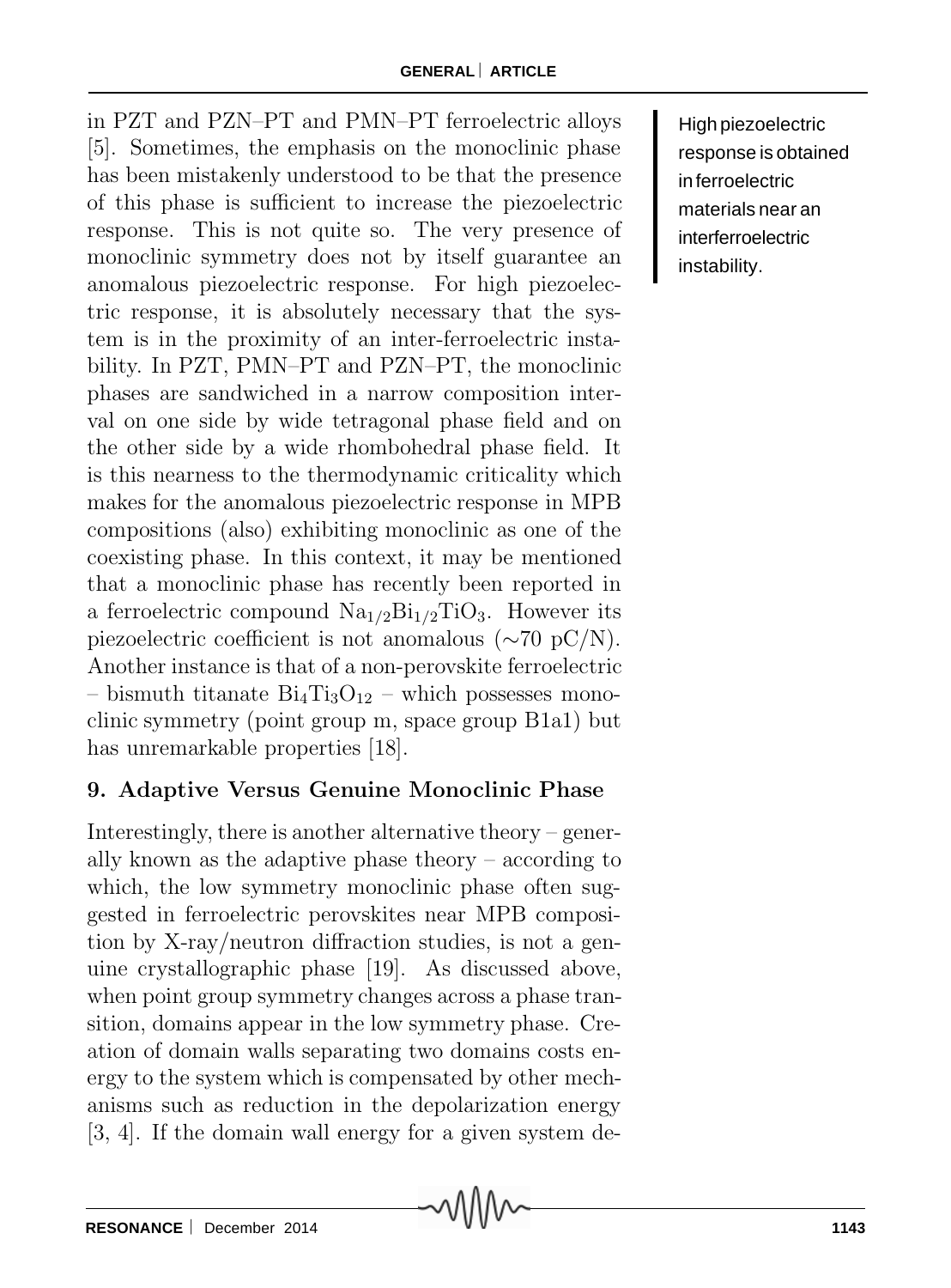Debate continues on whether the mechanism associated with the anomalous piezoelectric response is primarily due to a genuine monoclinic phase or due to nanosized domains of tetragonal/ rhombohedral phases .

creases drastically, a system can afford to have a large number of domains. The high piezoelectric response in the framework of this theory is therefore associated with the ease of motion of the domain walls on application of electric field or stress. This is in contrast to the polarization rotation theory proposed by Fu and Cohen [16] which attributes the anomalous response to the ease of rotation of the polarization within the unit cell (intrinsic contribution) on application of an electric field.

Under certain conditions, such nano-domains can give rise to coherent scattering resulting in additional peaks in the diffraction patterns, which may be interpreted as being due to symmetry lowering distortion of the structure [20]. This is called the 'adaptive monoclinic' phase in the literature. Wang [20] has derived relationships between the lattice parameters of the adaptive monoclinic phases and the lattice parameters of the high symmetry phase whose nano-domains are responsible for the adaptive phase. For example, the monoclinic  $M_A$  phase, as per this theory, can appear as a result of coherent diffraction from twinned nano-domains of true rhombohedral structure (R3m). The relationship between the lattice parameters of the adaptive  $M_A$  phase  $(a_m, b_m, c_m)$  and the rhombohedral lattice parameters  $(a_r, \alpha_r)$  are given by

$$
a_m \approx \sqrt{2}a_r \left(1 + \frac{1}{2}\cos\alpha_r\right);
$$
  
\n
$$
b_m = \sqrt{2}a_r\sqrt{1 - \cos\alpha_r};
$$
  
\n
$$
c_m \approx a_r.
$$

A similar relationship exists between the tetragonal (P  $4mm$ ) lattice parameter and the adaptive  $M<sub>C</sub>$  monoclinic phase [20]. Recently, it was shown that the monoclinic distortion in the ferroelectric  $Na<sub>1/2</sub>Bi<sub>1/2</sub>TiO<sub>3</sub>$  can be interpreted in terms of the adaptive phase [10]. Debate continues in literature with regard to these two different viewpoints. One strong support for the genuinity of the monoclinic phases in ferroelectric perovskites comes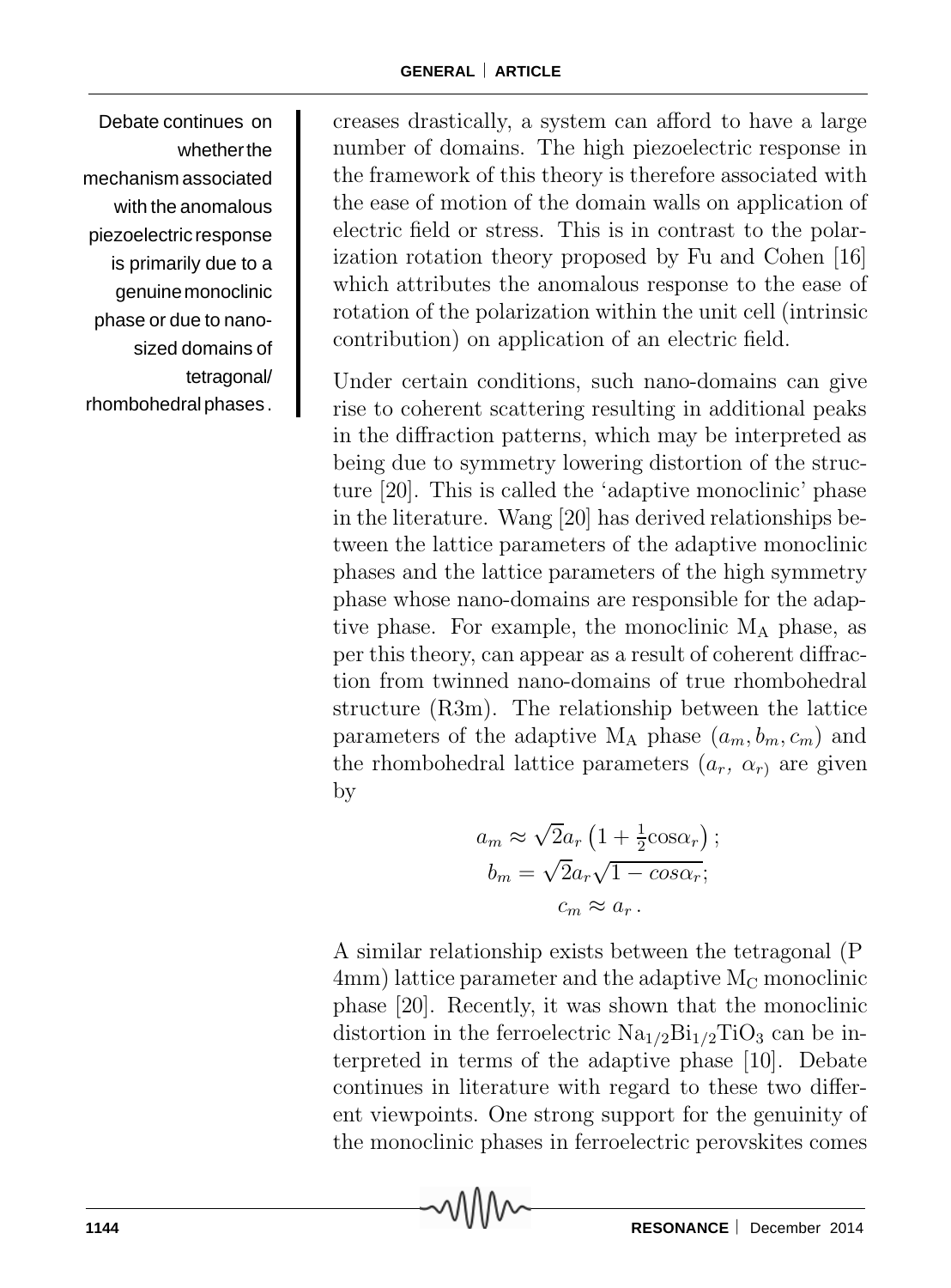from the results of first principles [5] and phenomenological free energy [21] based studies which indeed predict the stability of such low symmetry phases in monodomain crystals.

### **10. Conclusions**

A brief overview of the important structural and microstructural aspects that influence the piezoelectric response in advanced piezoelectric materials has been presented. The extrinsic (domain) and intrinsic (lattice) contributions to the overall piezoelectric response in ferroelectric materials have been discussed along with the techniques used to quantify them. In the end, various mechanisms associated with anomalous piezoelectric response in perovskite ferroelectrics have been highlighted with the emphasis on the role of low symmetry monoclinic phases near inter-ferroelectric transition in enabling the high piezo-response.

#### **Suggested Reading**

- **[1] B Jaffe, W R Cook, Jr, and H Jaffe,** *Piezoelectric Ceramics***, Academic Press, London, 1971.**
- **[2] K Uchino,** *Ferroelectric Devices***, New York, Dekker, 2000.**
- **[3] M E Lines and A M Glass,** *Principles and Applications of Ferroelectrics and Related Materials***, Clarendon Press, Oxford, 1977.**
- **[4] K Rabe, Ch H Ahn. J M Triscone (Eds.),** *Physics of Ferroelectrics – A Modern Perspective***, Springer, 2007.**
- **[5] L Bellaiche, A Garcia and D Vanderbilt,** *Phys. Rev. Lett***., Vol.84, p.5427, 2000.**
- **[6] D Damjanovic,** *Rep. Prog. Phys***., Vol.61, p.1267, 1998.**
- **[7] G Arlt, D Hennings and G de With,** *J. Appl. Phys***., Vol.58, p.1619, 1985.**
- **[8] D Ghosh, A Sakata, J Carter, P A Thomas, H Han, J C Nino and J L Jones,** *Adv. Funct. Mat***., Vol.24, p.885, 2014.**
- **[9] D Damjanovic and M Demartin,** *J Phys***., Vol.D 29, p.2057, 1996.**
- **[10] B N Rao and R Ranjan,** *Phys. Rev***., Vol.B86, p.134103, 2012.**
- **[11] R E Eitel, T R Shrout and C A Randall,** *J. Appl. Phys***., Vol.99, p.124110, 2006.**
- **[12] J L Jones, M Hoffman, J E Daniels and A J Studer,** *Appl. Phys. Lett***., Vol.89, p.092901, 2006.**
- **[13] S E Park and T R Shrout,** *J. Appl. Phys***., Vol.82, p.1804, 1997.**